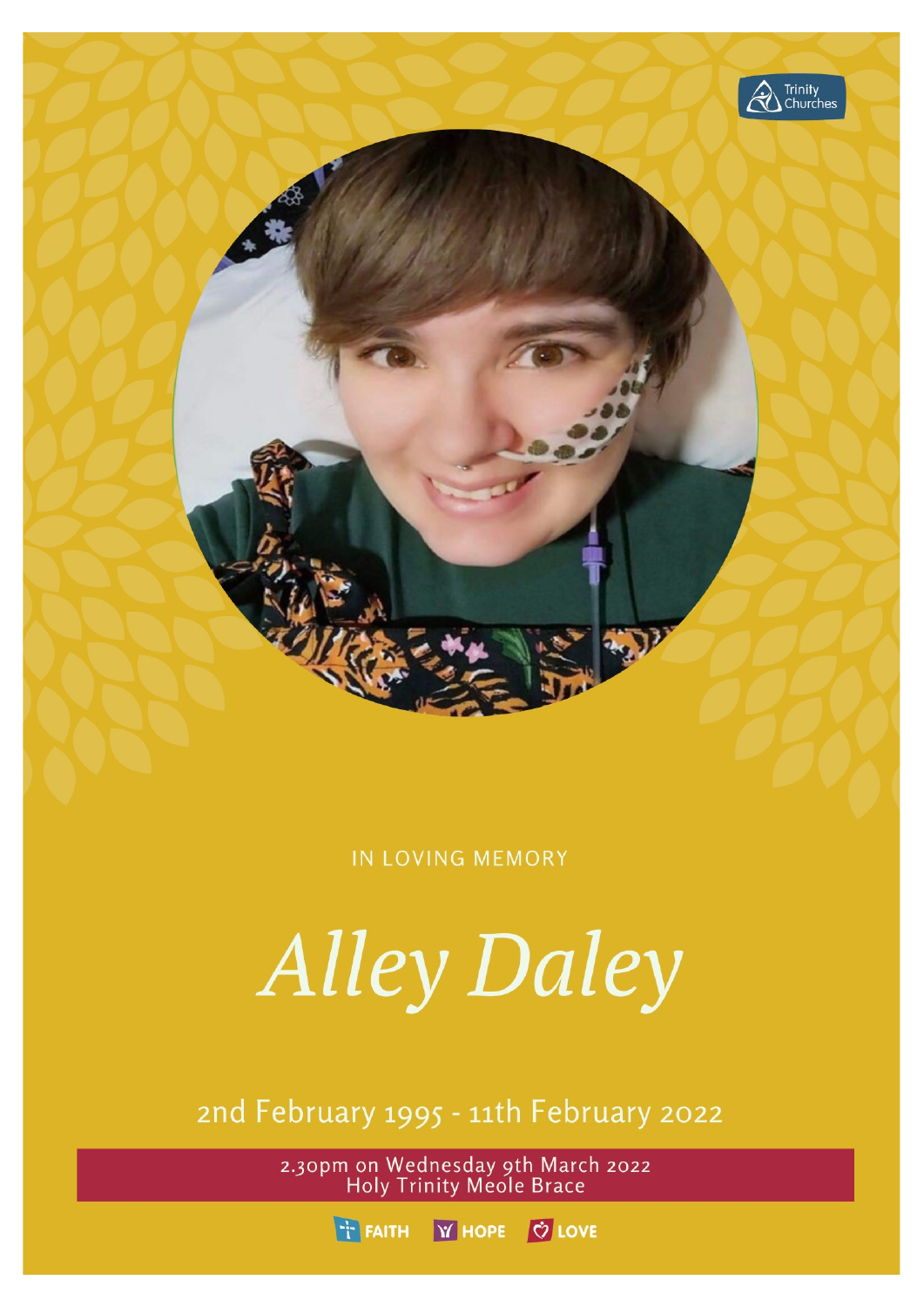#### **Entrance Music**

"All of the Stars" (*Ed Sheeran*)

#### **Welcome and Introduction**

Revd Phil Cansdale, Vicar of Meole Brace

#### Hymn: Everyone needs compassion

v1. Ev'ryone needs compassion Love that's never failing Let mercy fall on me Ev'ryone needs forgiveness The kindness of a Saviour The hope of nations

> *Saviour He can move the mountains My God is mighty to save, He is mighty to save Forever Author of salvation He rose and conquered the grave Jesus conquered the grave*

v2. So take me as You find me All my fears and failures Fill my life again I give my life to follow Ev'rything I believe in Now I surrender

> *Shine your light and let the whole world see We're singing For the glory of the risen King, Jesus Shine your light and let the whole world see We're singing, For the glory of the risen King*

> > Ben Fielding | Reuben Morgan © 2006 Hillsong Music Publishing Australia (Admin. by Hillsong Music Publishing UK)

#### "Shadows"

Written by Barbara Dunning (Alley's Granny) Read by Ollie Smith (Alley's nephew)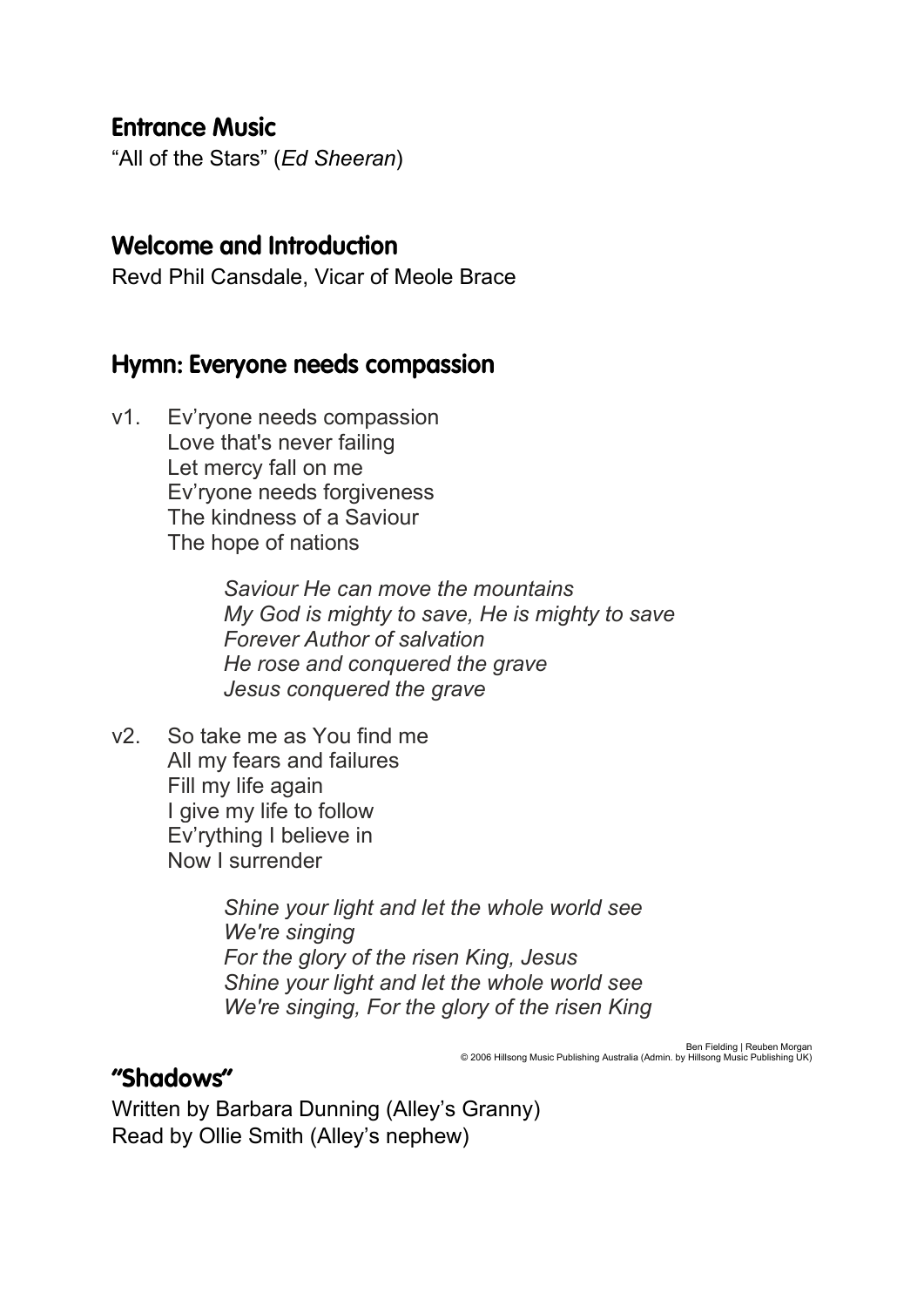# **Remembering Alley**

We look back and remember Alley's life

Liz, Ruth and Catherine, on behalf of Alley's family

Ethan and Harvey, Dylan, Lewis and Hayley, Rachel and Zach, Ollie and Aimee (Alley's 'niblings')

Holly, on behalf of Alley's friends

Ellen Green, on behalf of The Hive

Carol, Alley's Mum

# **Time of Reflection**

"This is me" *(from the Greatest Showman) Performed by members of the Shropshire Rock Choir which Alley had been a part of.. Led by Rowan Richards*

# **Bible Reading: Psalm 139: 1-18**

Read by Felicity Cook

# **Words of Christian Hope**

Revd Fi Iddon (Associate Vicar)

# **Time of Reflection**

"Save a Place for me" *(*Matthew West*)*

#### **Prayers**

*We bring to God our gratitude for Alley's life, and sadness at Alley's death. At the end we'll pray The Lord's Prayer together.*